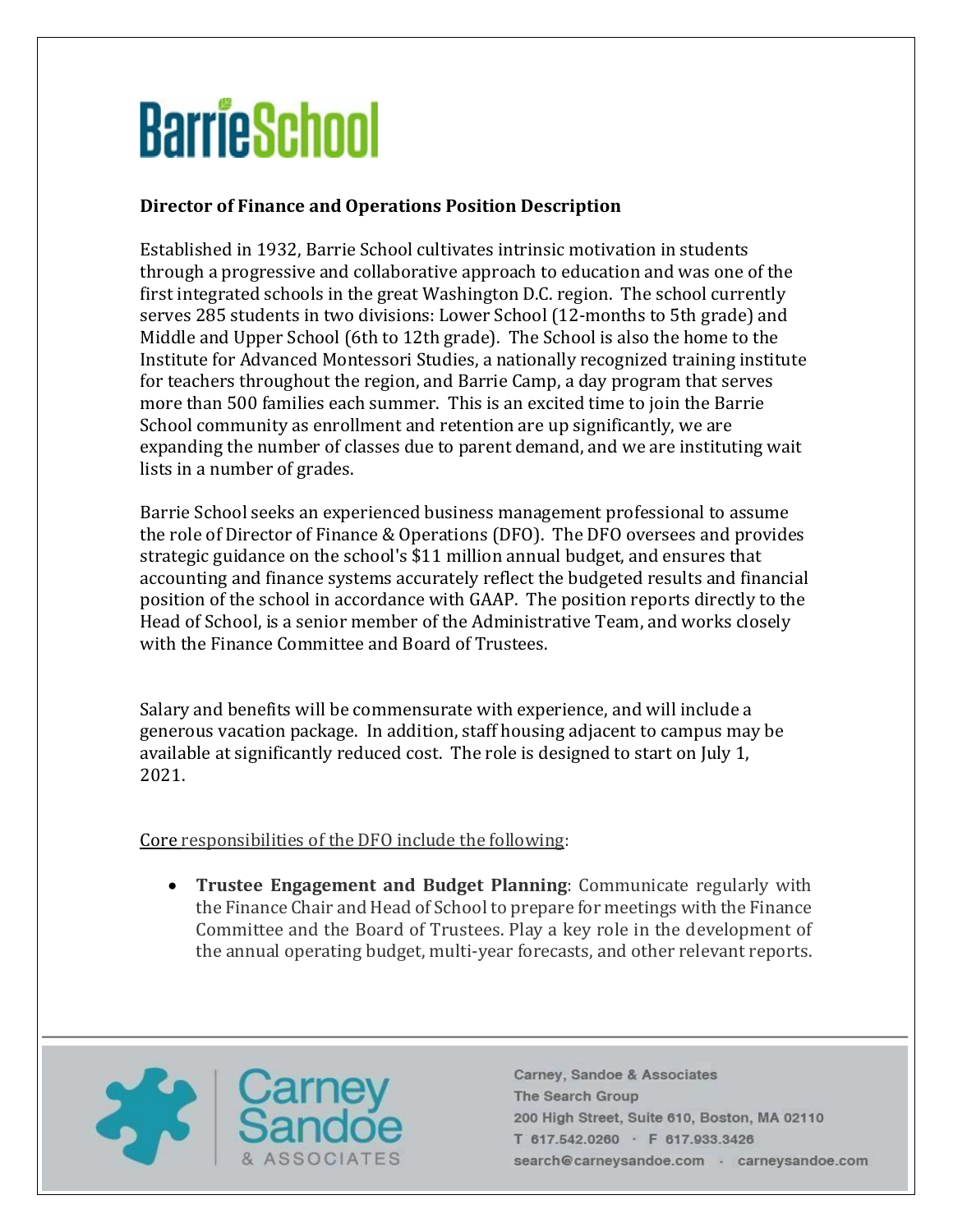- **Strategic Partnership**: Collaborate with the Head of School and Board of Trustees to secure and deploy financial resources to fulfill the school's strategic priorities. Participate in the development of school strategy, providing recommendations, financial analysis, projections, and other data to inform the process.
- **Financial Oversight**: Maintain financial controls, fixed asset ledgers, capital acquisitions, depreciation, and disposals. Oversee the school's endowment and investment portfolio to ensure accurate reporting and donor intent is being met.
- **Business Operations**: Lead the organization and management of the Business Office including accounting, accounts payable, accounts receivable (tuition and fees), cash management, purchasing, budgeting, financial reporting, human resources, payroll, employee relations and benefits, and the 403(b) plan administration. Oversee legal issues, risk management, insurance, transportation, and the annual revision of the Employee Handbook.
- **Facilities and Safety**: Supervise the Director of Facilities and oversee facilities management, which includes building repairs, construction, security, janitorial, and careful planning to ensure planned multi-year support for all buildings and grounds. In addition, the DFO lead the school's health and safety response team and supervises the School Nurse.
- **Collaboration with Key Departments**: Supervise the IT work done by Jaguar Technologies. Work with Admissions to create student contracts and generate financial reports for enrollment and retention and serve on the Financial Aid Committee to analyze applicant needs and assist in the management of financial aid administration. Work closely with the Director of Development to maintain appropriate records for donations and pledges.
- **Audit and Regulatory Compliance**: Work with the school's independent auditors and prepare the necessary documentation for a successful completion of the audit. File the appropriate of tax returns (990, 5500) and other regulatory filings on time and precision. Ensure that all school, personnel, and operational policies are in compliance with local, state and federal regulations. Oversee the completion of annual surveys, including NAIS, AIMS, AISGW, NBOA, and DASL.

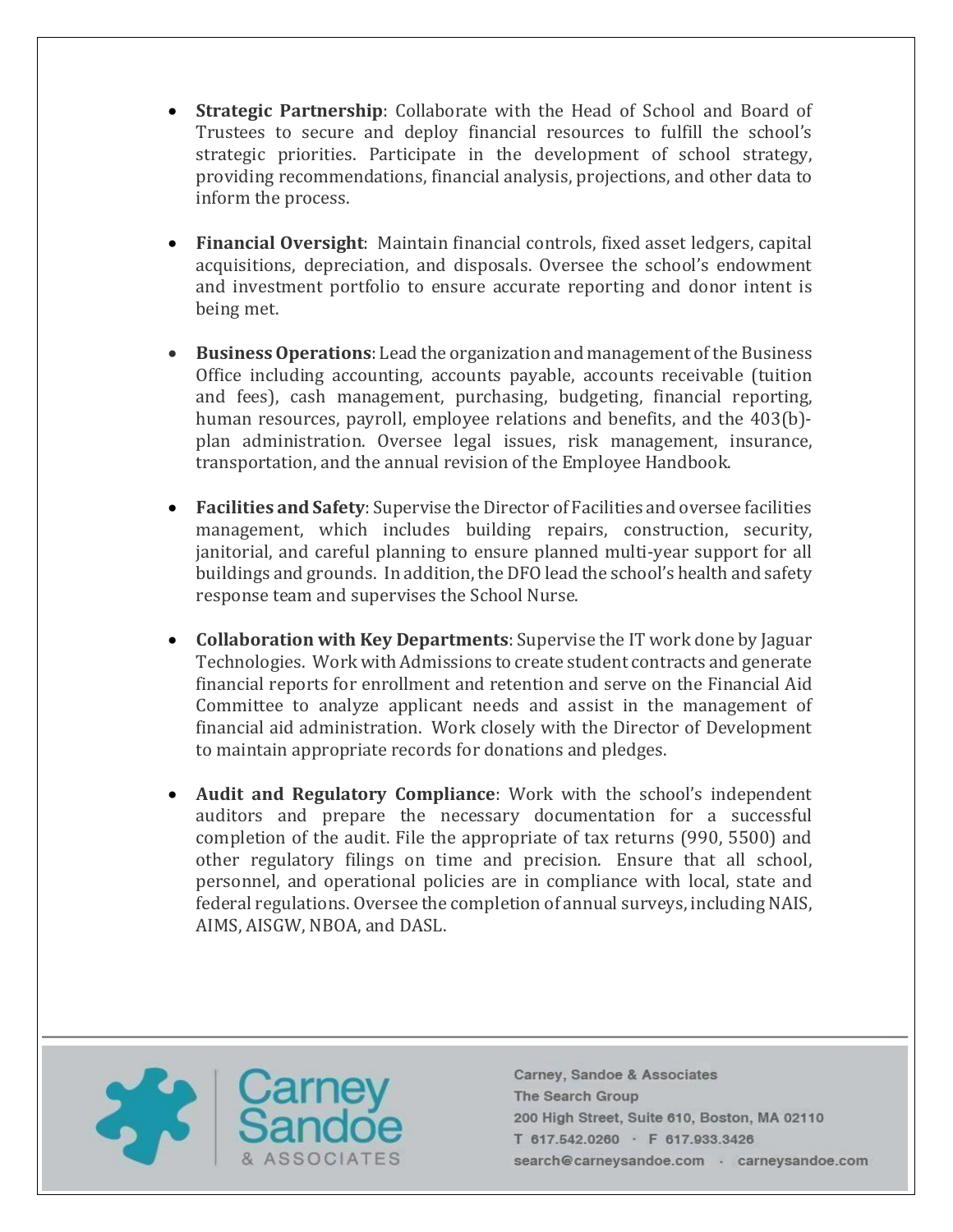- **Supporting a Positive School Community**: Model and foster high ethical standards, integrity, and respect for colleagues, alumni, parents, and students in the conduct of the school's business. Understand the culture and climate of the school and the wider educational environment. Manage, mentor, and develop direct reports, providing constructive and timely feedback.
- **Ongoing Professional Engagement:** Remain current with business management trends and cultivate professional standards and development by participating in educational opportunities, reading professional publications, maintaining personal networks, and participating in local, regional, and national professional organizations.
- This may not represent a complete list of responsibilities and other duties may be assigned to support the needs of the School.

## Essential Skills and Qualifications

- 10 years or more of leadership in accounting, finance, operations or general business management, preferably in an independent school or non-profit organization
- Bachelor's Degree in accounting, finance, business management, or related area of study (CPA and/or advanced degree in finance or accounting preferred)
- Excellent written communication and presentation skills
- Proven track record of organization improvement and change management. Can adapt to a hands-on, detail oriented, fast paced work environment.
- Advanced skillset needed in critical thinking, data analysis, spreadsheet software, and proficiency with accounting and financial systems
- Strong experience with database management systems (like Blackbaud or others. Proven ability to streamline database system efficiencies is a major plus
- Ability to support school wide efforts in diversity, equity, and inclusion
- Broad-based operations and project management experience with strong organizational skills and ability to manage multiple projects